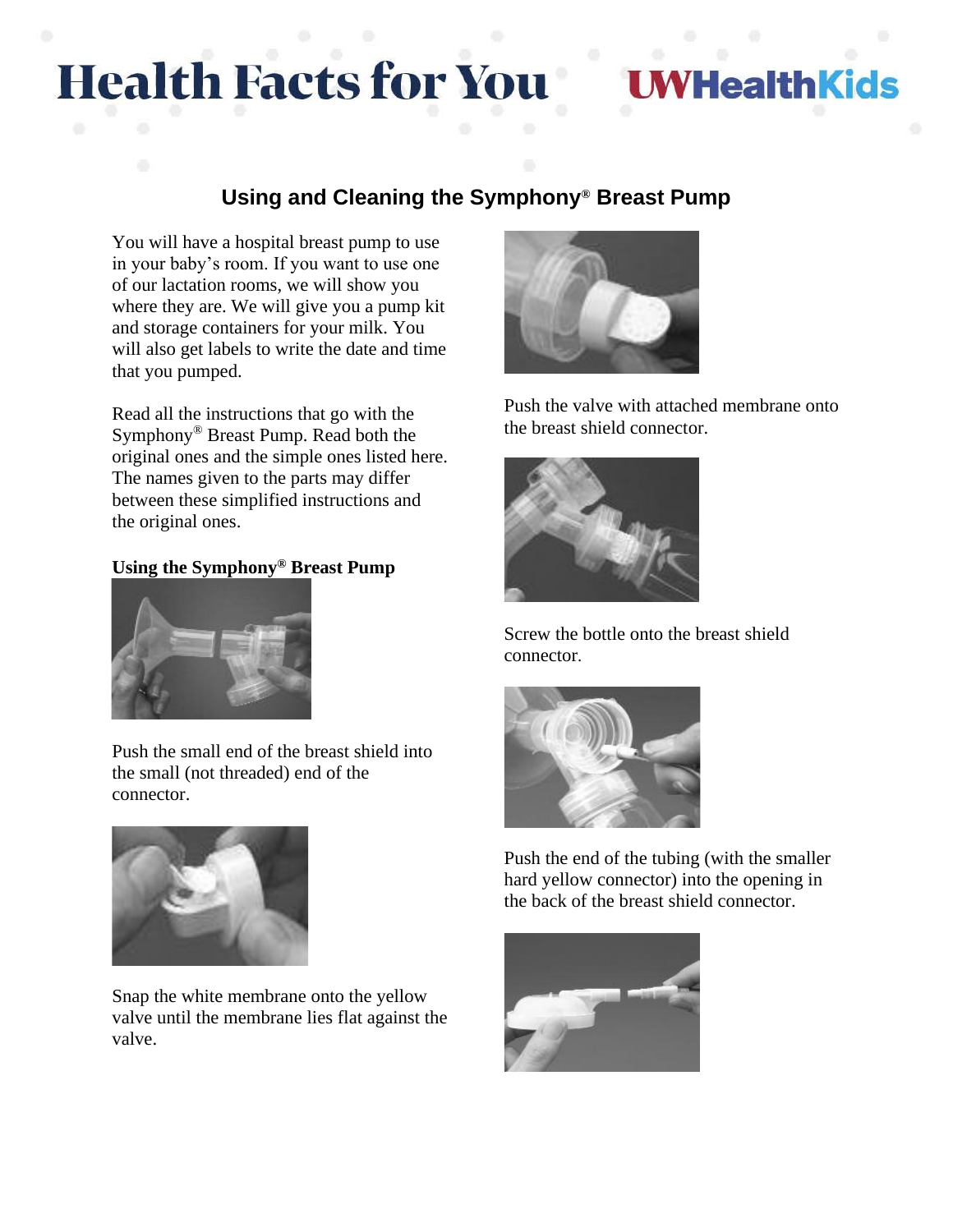Push the end of the tubing (with the longer, triangle-shaped connector) into the small opening in the cap.



To unlock the case, press the oval release button on top of the Symphony® pump. While you press the button, lift the handle to open the case.



Push the cap onto the pumping button. When it is in the right place, the cap should snap on with the tubing connector lying inside the groove on top of the pump housing.



Power the pump by connecting one end of the power cord to a wall outlet and the other end to the back of the pump. If a battery is included, you may charge the battery and use it.

#### **Cleaning Your Breast Pump**

It is important that you clean the pump. The parts of the pump that touch your milk must be cleaned after each use. This prevents germs from getting into the milk. Wash your hands with warm water and soap before you touch your clean pump pieces.

#### **Which pump pieces should I clean?**

Clean everything that touches the milk.

#### **How to Wash the Pump Pieces**

Use hot soapy water that has not been used to wash any other dishes. Follow these steps:

- Rinse each piece in cold water.
- Use hot water, dish soap, and a bottle brush to clean your pump parts.
- Be sure to clean the parts that are hard to reach. These parts include the bottom and sides of the collection bottle (if you are not pumping right into a storage container). The narrow "tunnel" part of the breast shield. The small grooves in the piece that connects to the breast shield, and the spot that holds the tiny white plastic membrane.
- Use warm water to rinse the soap off all of the parts.
- Place them on a clean paper towel and let them air dry.

#### **How to Sanitize the Pump Pieces**

We will give you a special bag to use in the microwave. Use it in the hospital or at home. The tubing does not need to be cleaned unless milk has gotten into it. If this is the case, the sanitizing directions change a little. Each bag can be used 20 times. Tell your nurse when you need a new bag.